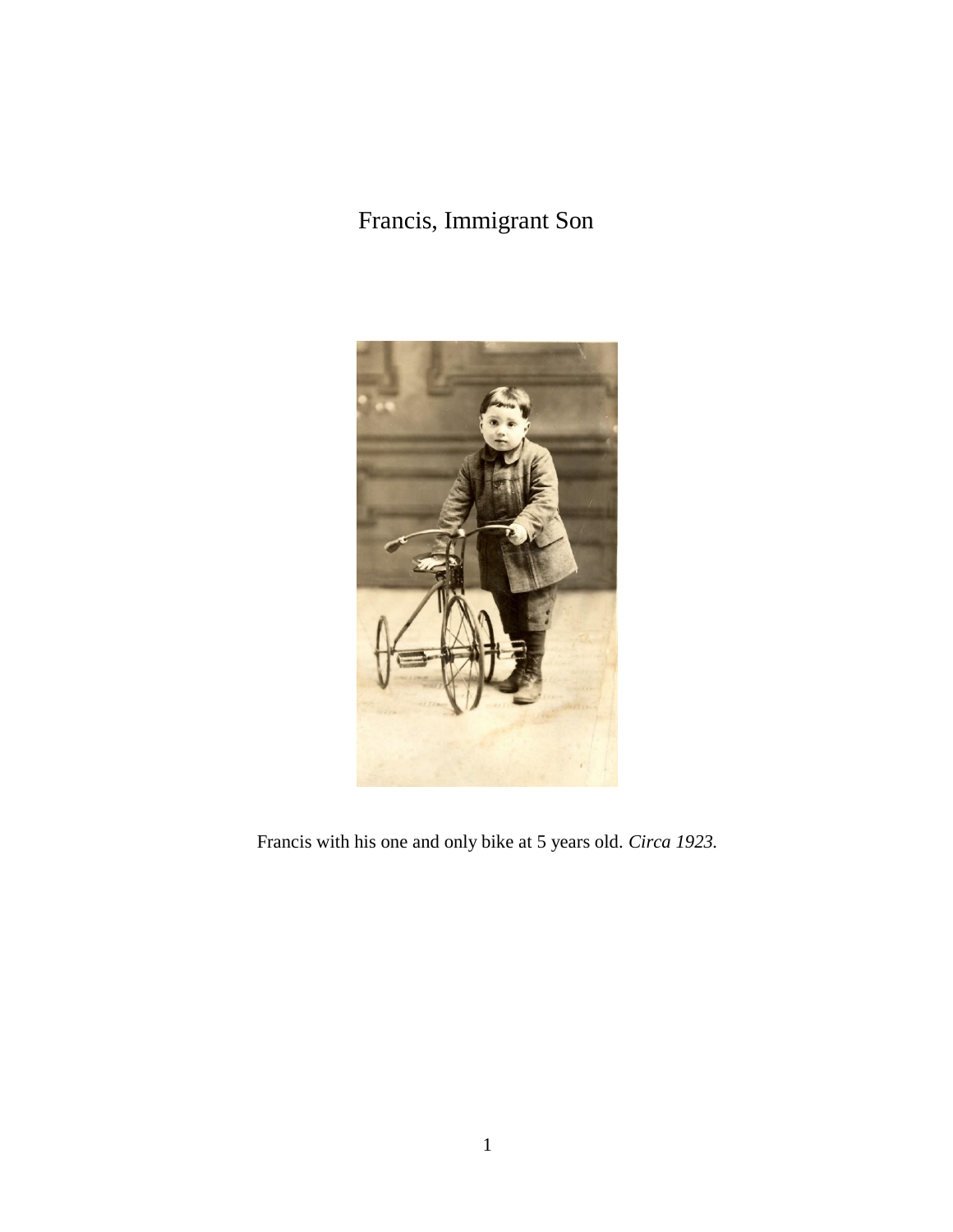gazio, *eseguire al giardino e prendere 2 cavoli per cena"* (Run to the garden and pick 2 cabbages for dinner).

Ma relied heavily on her eldest son, Agazio, to help run the household. Exhausted after standing all day at the knitting mill, she started supper for her six children. No time for whining or collapsing in a chair. In 1930, the Great Depression hit, causing severe poverty in many American households. It was especially hard on immigrants who were usually the last hired and the first laid off from their jobs. Ma felt lucky to find a factory job three blocks from her home. Her husband, convalescing from a cave-in at a construction site, received money for the accident but it was running out. A

Cabbage soup and bread again for dinner. Agazio ran to the garden and brushed the heaped snow off the cabbages. Ma had a green thumb and grew tomatoes, beans, onions, cabbages, and garlic on a small strip of land behind her house. They were canned in the fall except for the cabbages, which remained in the ground during the winter.

Fetching cabbages was an easy task for Agazio. After school, he took care of his baby brother Sammy and five younger siblings, shoveled coal into the furnace, scrubbed floors when needed, and even helped sew clothing for his siblings. His friends called him "Francis", a name his teacher gave him. She renamed immigrant children to help them with the Americanization process, or maybe because she struggled with pronouncing the various Italian, Polish, and German names. Ma mocked this renaming of her son Francis by dubbing him "Fudz-e-ootz." Family members liked this third name and started calling him "Fudz" for short.

After his chores, Francis faithfully practiced his violin. He loved music and playing in the school band. The violin was handed down to him by his uncle, then Francis handed it down to his younger sister, Kay. The gymnastics coach preferred that he focus on practicing his front and back handsprings, cartwheels, and dive rolls instead. Quite athletic, Francis learned gymnastics, football, and baseball easily, and when not in school, he played ball in the street with his buddies.

2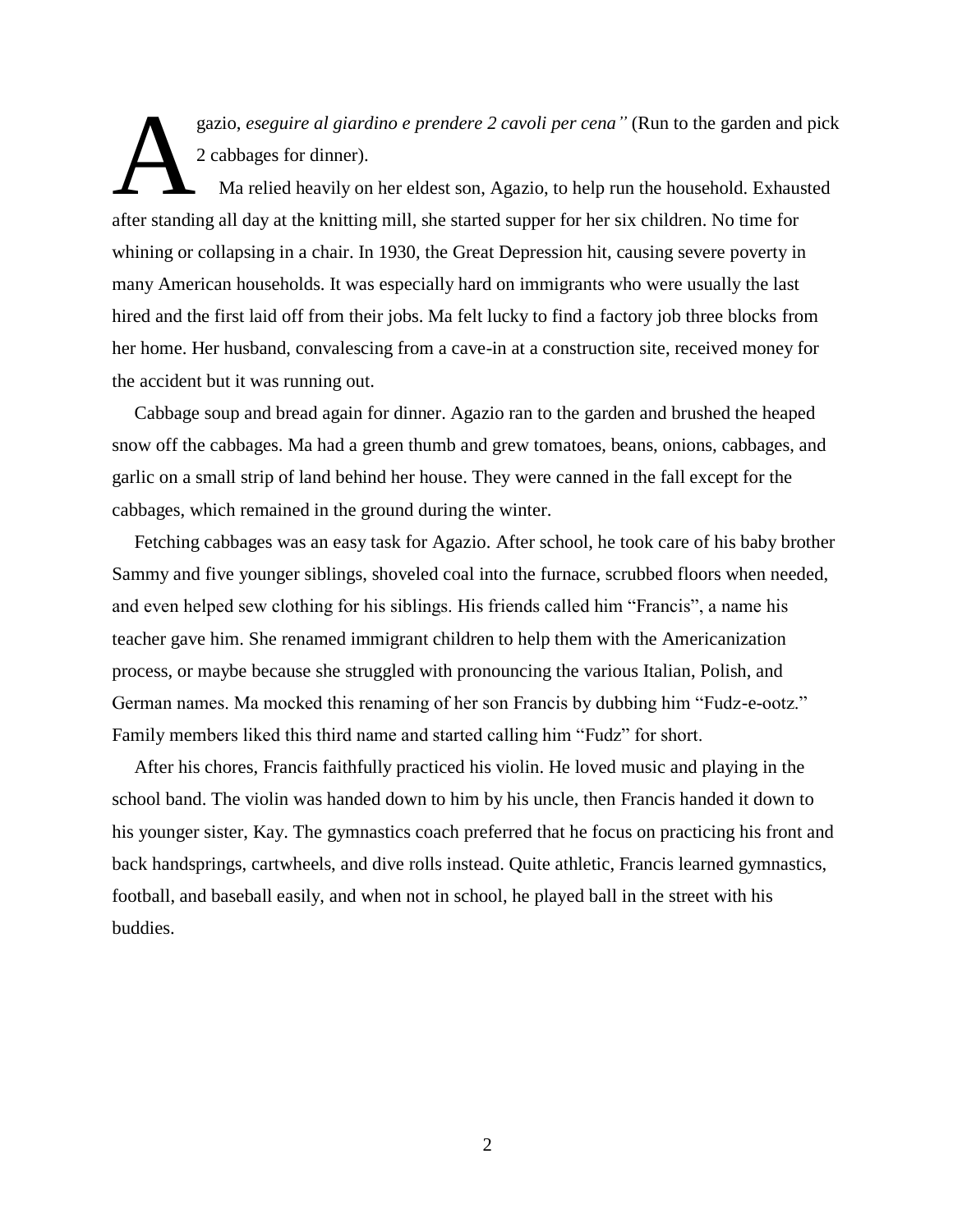Gathered friends on Francis's front porch knocked on the door beckoning him to play catch with a ragged football abandoned on the playground. The early adolescents were also sons of Italian immigrants. Some were renamed by their teachers as well. Some were nicknamed to distinguish them from their grandfathers or fathers -Whitey, Ruddy, Greenie, Mooney, Joe-Joe, Soupy, Cheech, and Spear. Oftentimes, the names reflected a physical or personal trait and followed them into adulthood. The nickname mercifully dropped if the boy moved away.

Since Pa was not yet home that early evening, Ma nodded her head, allowing Francis to play, but for "*justa few minoots.*" He jumped up and headed into the street to grab the opportunity to play ball. A few months earlier Francis played for a football team named the Wyandots. His Uncle Ralph, only a year older, played against him on the Boosters. The fierce competition between the two boys saw a dramatic ending to their last football game. The players had only a few seconds left in the fourth quarter, and the game was tied 0-0. The Boosters' quarterback threw the ball to Ralph, but just as he was about to catch it, Francis jumped over his head and intercepted the ball. Heading toward the goal posts like a gazelle, he scored a touchdown, winning the game at 6-0. Ralph was in disbelief! He eventually got over the fact that his team lost and talked about this amazing feat for many years to come.



Ralph, Cousin Johnny Spina, Francis, on Wetmore School's football team. *Circa 1933*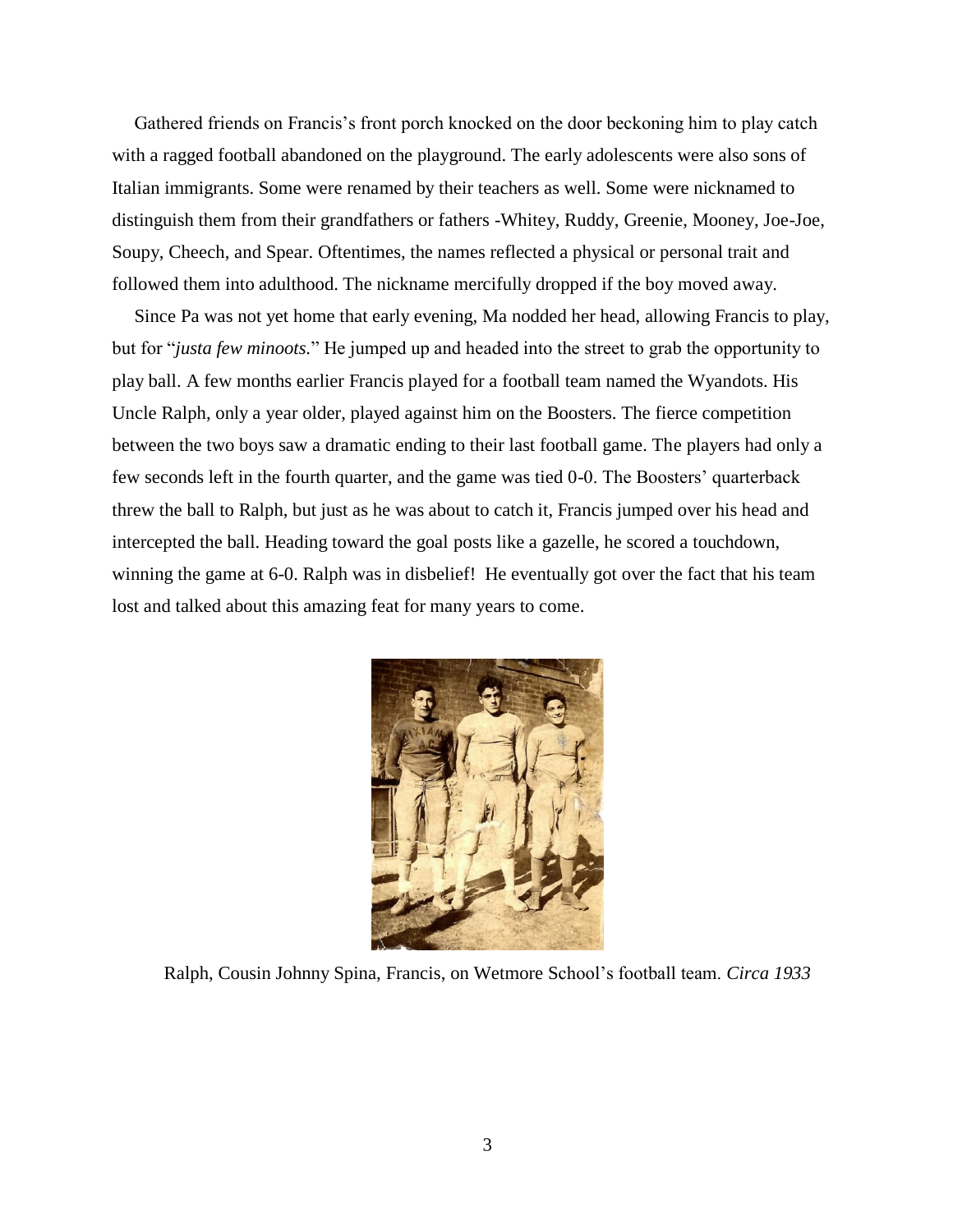Scattered in the snowy street, the boys threw the pigskin to one another, learning to spin it in a spiral. Darkness descended, and the streetlights switched on. Shouts came from the boys unwinding from the school day, adolescent voices cracking, "Good catch!" "Rag arm!" "Put a spin on it!" "Throw it here!" "It's my turn."

Suddenly a voice hollered, "Look out, Francis!"

Too late. A Ford Model T locked its brakes on the icy, slushy street in an attempt to avoid the boys and swerved. The moment that Francis turned around, he was hit.

Ma heard the screams of the kids from the house and ran to the scene. She collapsed when she saw blood gushing from her son's face. Francis lay in the street shivering until an ambulance came. His friend, Greenie, stared down at him in disbelief, not knowing what to say. He fought back tears while he watched Ma wail and carry on about her oldest son.

In the emergency room, the doctors examined the gash in the middle of his forehead. They pinched the skin between his eyes to sew several stitches. A crooked scar resulted, serving as a reminder of the accident for the rest of his life.

"Ow-w-w, ow, ow!" Throbbing head pain, along with pricks of the doctor's needle weaving in and out, made Francis squirm. He tried to forget the stinging pain when told to hold his head still. He tried to think of something pleasant but recalled another bad incident instead.

At five years old, Francis rode his tricycle in the same street one summer day, unaware of any danger. Another driver didn't spot him until the last minute, managing to avoid crashing into the little boy. The enraged driver flew out of the car and yelled to Pa on the sidewalk, who witnessed the near collision.

After determining that the boy was all right, the driver demanded, *"Egli deve essere insegnato una lezione"* (He must be taught a lesson).

Pa agreed. He opened the cover to a nearby manhole while the driver shoved the trike through the storm drain below. Hysterical, Francis ran in the house, not really understanding what horrible thing he did wrong. He never owned another bicycle again.